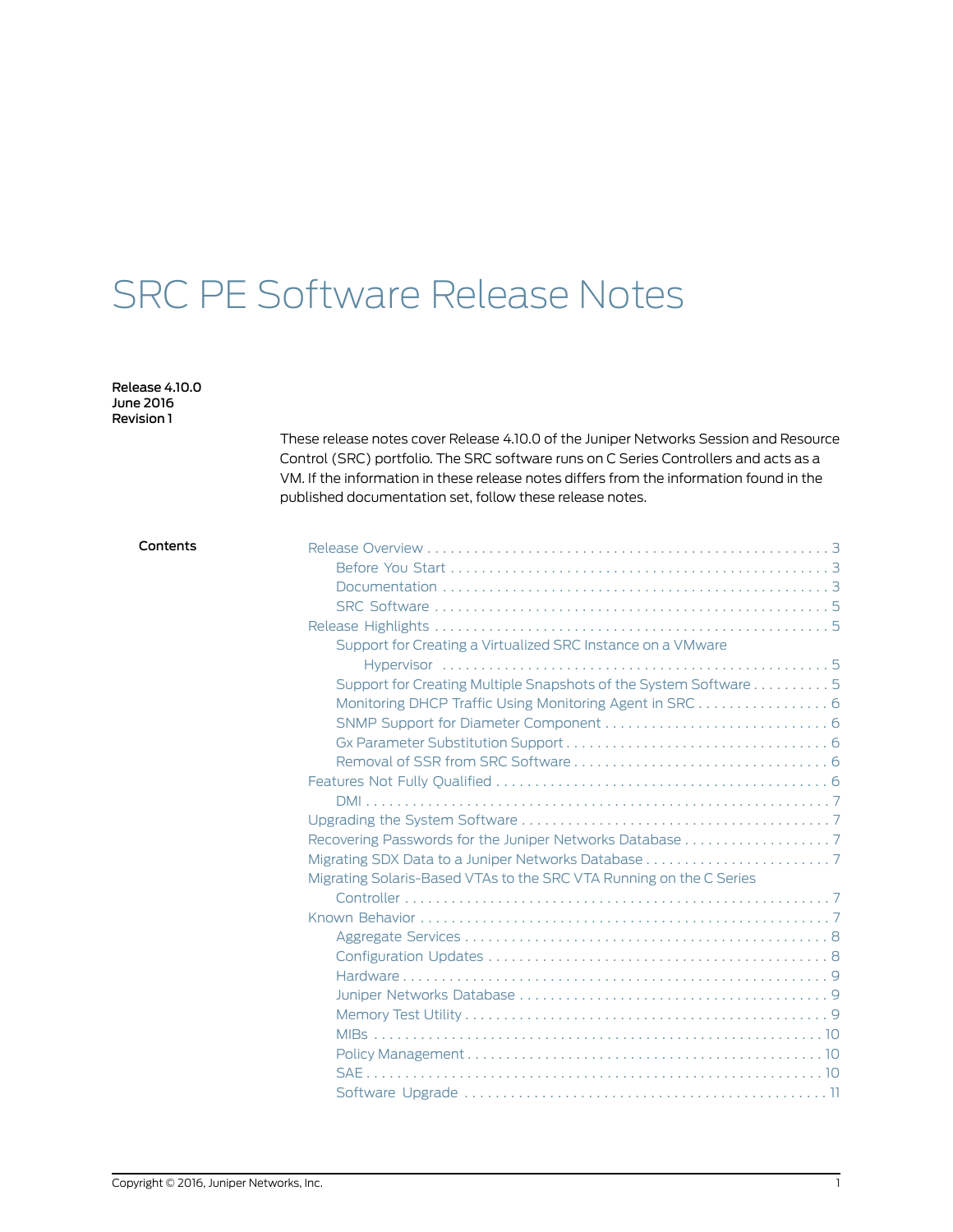| Migrating VTAs Running on Solaris to SRC VTA Running on the C Series |
|----------------------------------------------------------------------|
|                                                                      |
| Migrating the C Series Controller to Software Release 4.10.0 13      |
|                                                                      |
|                                                                      |
|                                                                      |
|                                                                      |
|                                                                      |
|                                                                      |
|                                                                      |
|                                                                      |
|                                                                      |
|                                                                      |
|                                                                      |
|                                                                      |
|                                                                      |
|                                                                      |
|                                                                      |
|                                                                      |
|                                                                      |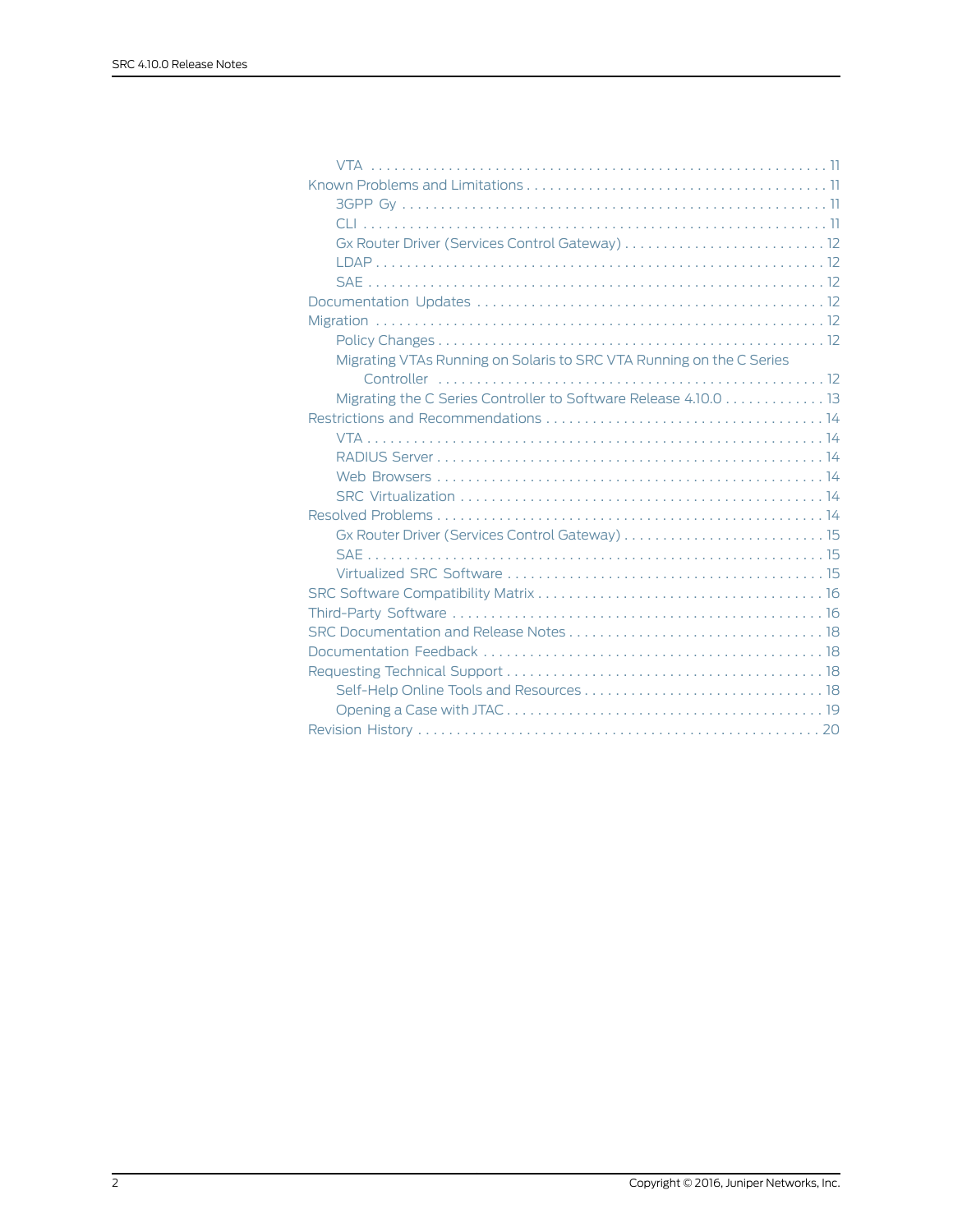# <span id="page-2-0"></span>Release Overview

If the information in your current release notes differs from the information found in the other documentation sources, follow the *SRC PE Release Notes*.

### <span id="page-2-1"></span>Before You Start

Before you use your new software, read these *Release Notes* in their entirety, especially the section *Known Problems and Limitations*. You need the following documentation to fully understand all the features available in Release 4.10.0:

- These *SRC 4.10.0 Release Notes*, which describe the changes between Releases 4.9.0 and 4.10.0.
- The 4.10.0 SRC Policy Engine (SRC PE) software documentation set, which provides detailed information about features available in Release 4.10.x.

If the information in your current release notes differs from the information found in the other documentation sources, follow the *Release Notes*.

## <span id="page-2-2"></span>**Documentation**

The SRC 4.10.x SRC PE core documentation set consists of several manuals and is available only in electronic format. Refer to the following table to help you decide which document to use.



NOTE: The configurations and features explained in the SRC 4.10.x SRC PE software documentation set for the C Series Controllers are also applicable to virtualized SRC software unless otherwise specified.

| <b>Task</b>                                            | <b>Related Documentation</b>                           |
|--------------------------------------------------------|--------------------------------------------------------|
| Install SRC software on the C Series Controller.       | C Series Controllers C3000 and C5000 Hardware<br>Guide |
|                                                        | C Series Controllers C2000 and C4000 Hardware<br>Guide |
| Get up and running quickly.                            | C3000 and C5000 Quick Start Guide                      |
|                                                        | C2000 and C4000 Quick Start Guide                      |
| Learn about the general operation of the SRC software. | <b>SRC PE Getting Started Guide</b>                    |
| Perform basic configuration.                           | <b>SRC PE Getting Started Guide</b>                    |
| Use the SRC CLI.                                       | <b>SRC PE CLI User Guide</b>                           |
| Use the License Manager and directory events.          | <b>SRC PE Getting Started Guide</b>                    |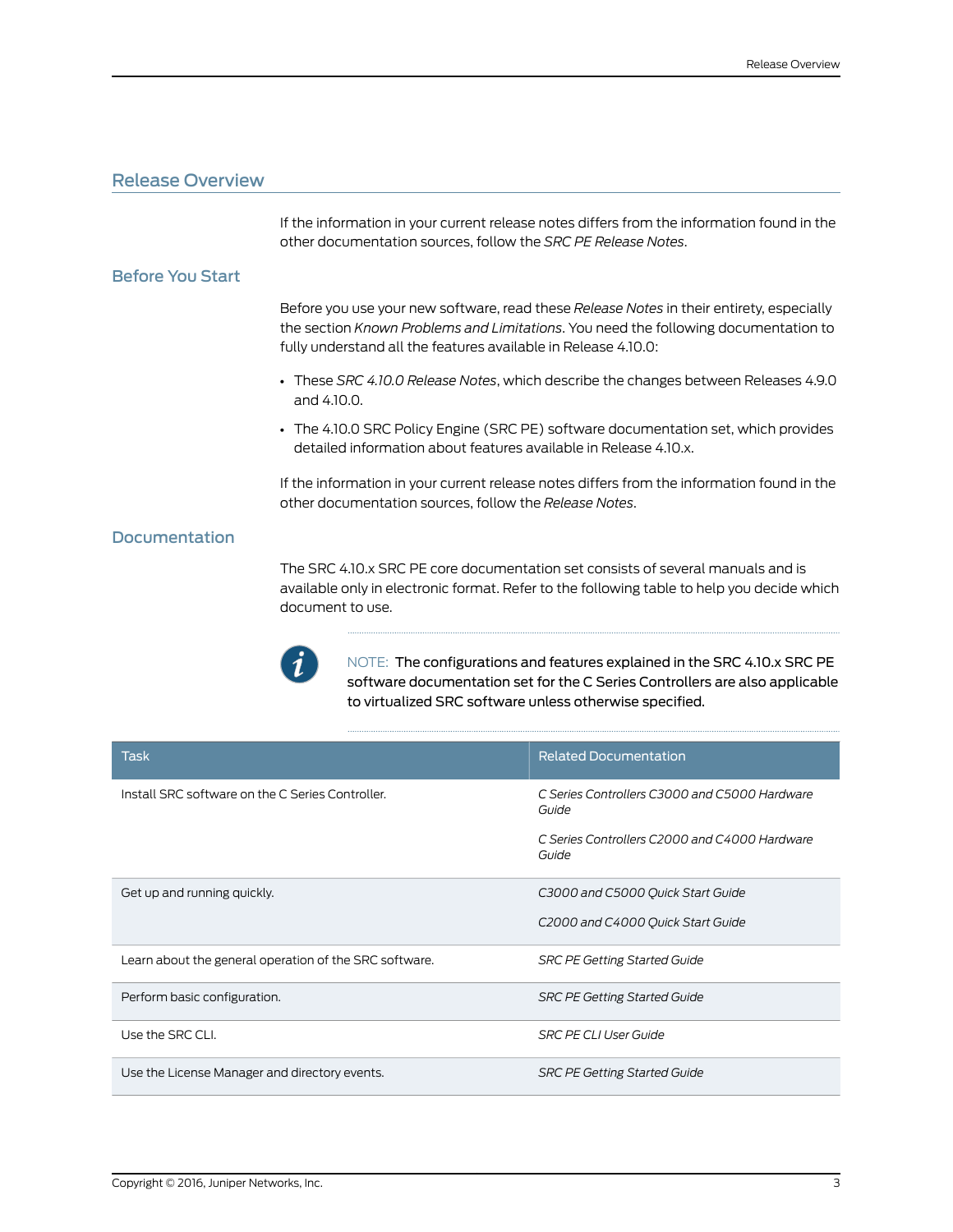| Task                                                                                                                                                                                                                                                                                                                                                                                                                     | <b>Related Documentation</b>                |
|--------------------------------------------------------------------------------------------------------------------------------------------------------------------------------------------------------------------------------------------------------------------------------------------------------------------------------------------------------------------------------------------------------------------------|---------------------------------------------|
| Use the SAE, Juniper Networks routers, NIC, ACP, and SIC.                                                                                                                                                                                                                                                                                                                                                                | <b>SRC PE Network Guide</b>                 |
| Use the SNMP agent and logging utilities.                                                                                                                                                                                                                                                                                                                                                                                | SRC PE Monitoring and Troubleshooting Guide |
| Integrate external network devices into the SRC network.                                                                                                                                                                                                                                                                                                                                                                 | <b>SRC PE Network Guide</b>                 |
| Work with SRC services and policies.                                                                                                                                                                                                                                                                                                                                                                                     | <b>SRC PE Services and Policies Guide</b>   |
| Work with SRC subscribers and subscriptions.                                                                                                                                                                                                                                                                                                                                                                             | SRC PE Subscribers and Subscriptions Guide  |
| Use the enterprise portals.                                                                                                                                                                                                                                                                                                                                                                                              | <b>SRC Sample Applications Guide</b>        |
| Use the residential portal.                                                                                                                                                                                                                                                                                                                                                                                              | <b>SRC Sample Applications Guide</b>        |
| Use the C-Web interface to configure the SRC software.                                                                                                                                                                                                                                                                                                                                                                   | SRC PE C-Web Interface Configuration Guide  |
| Get specific information about commands and statements for:<br>• CLI and system<br>Juniper Networks database<br>• Service Activation Engine (SAE)<br>• Network Information Collector (NIC)<br>• Subscriber Information Collector (SIC)<br>• SNMP agent<br>SRC Admission Control Plug-In (SRC ACP)<br>Volume Tracking Application (VTA)<br><b>SRC License Management</b><br>• Common Object Services (COS) Naming Service | SRC PE CLI Command Reference, Volume 1      |
| Get specific information about commands and statements for:<br>Services<br>Policies<br>• Subscribers<br>Redirect server<br>• External Subscriber Monitor<br>• Application Server<br>• Dynamic Service Activator<br>• IP Multimedia Subsystem (IMS)<br>• Diameter application<br>• Juniper Policy Server (JPS)                                                                                                            | SRC PE CLI Command Reference, Volume 2      |

The entire documentation set, including the release notes, in PDF format is available on the Juniper Networks website:

<http://www.juniper.net/techpubs/software/management/src/>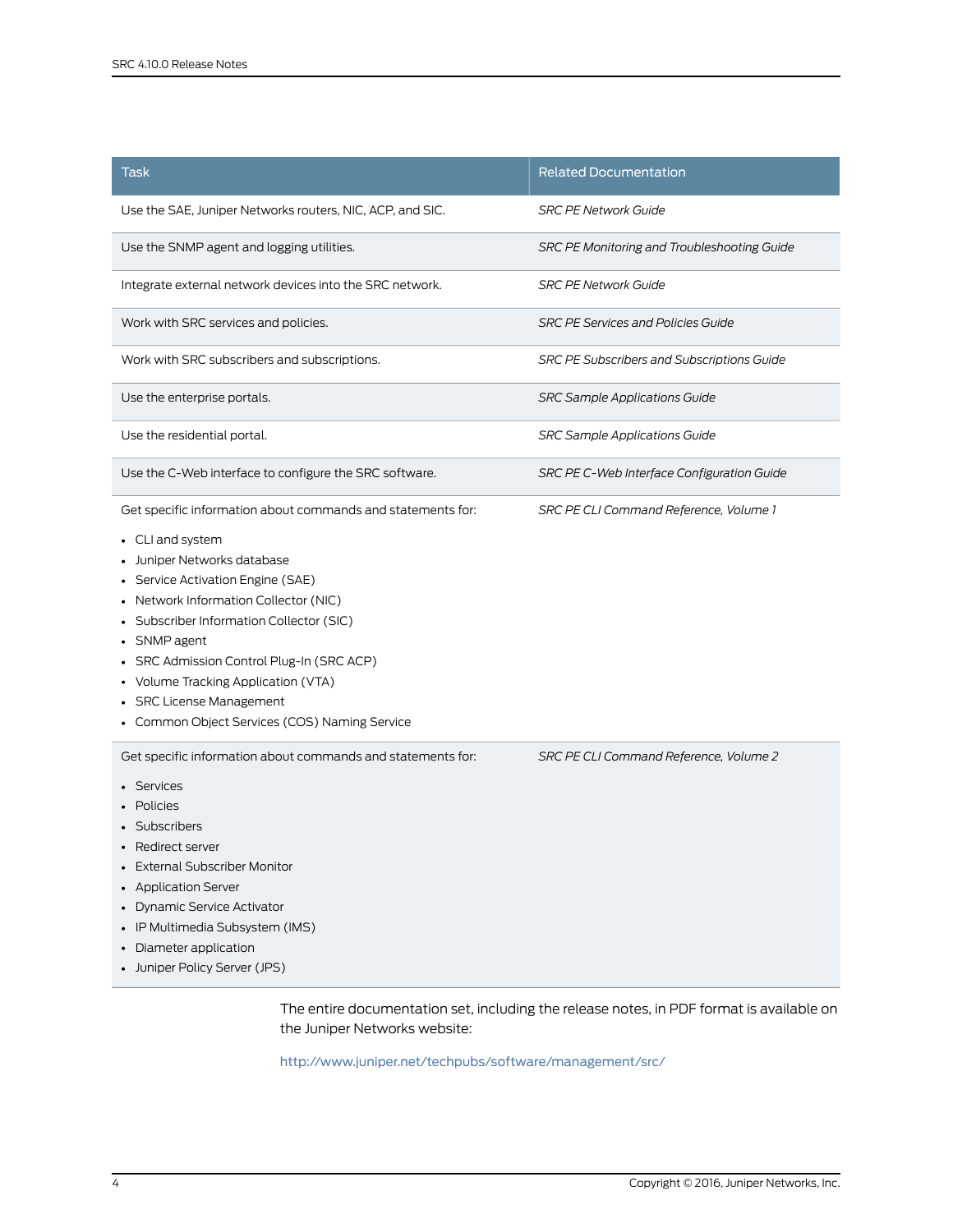# <span id="page-4-0"></span>SRC Software

The SRC software for C Series Controllers is preinstalled on the device and available on the USB storage device supplied with the platform.

You can also download the SRC software and the product release notes from the Juniper Networks website at:

#### <https://www.juniper.net/support/downloads/?p=src#sw>

You must download the SRC iso, qcow2, or vmdk image from the Juniper Networks website for deploying the SRC software as a virtual machine (VM).

# <span id="page-4-1"></span>Release Highlights

Highlights include the following product enhancements:



NOTE: The SRC software runs as VMs and runs on C Series Controllers—a range of hardware platforms. The SRC 4.10.0 software contains the features found in the SRC 4.9.0 release plus the features listed in this section. The SRC 4.10.0 software may contain references to the service activation engine (SAE) Release version 7.16.0. SRC 4.10.0 software does not run on the discontinued C2000 and C4000 controllers because of hardware incompatibility.

#### <span id="page-4-2"></span>Support for Creating a Virtualized SRC Instance on a VMware Hypervisor

The SRC software enables you to create a virtualized SRC instance on a VMware hypervisor by using the newly introduced Virtual Machine Disk (vmdk) image or the existing iso image. vmdk is a file format that describes containers for virtual hard disk drives to be used in VMware virtual machines. The vmdk image shipped with the SRC software is of the monolithicSparse type, and the image has been tested with monolithicSparse and monolithicFlat types. If you are using VMware ESXi, either the iso image or the vmdk image of monolithicFlat type must be used. To convert the monolithicSparse type to the MonolithicFlat type, use the **gemu-img convert -f vmdk** *vmdk-file-name-MonolithicSparse* -O vmdk *output-file-name* -o subformat={ monolithicFlat } command. To use this command, you must have the qemu-img tool installed in your system.

The SRC software installation is currently supported and tested on the VMware Workstation 12 Player, VMware Workstation 12 Pro, and VMware ESXi 5.5.0.

#### <span id="page-4-3"></span>Support for Creating Multiple Snapshots of the System Software

The SRC software enables you to create and maintain multiple snapshots of the system software by using the existing request system snapshot command. The request system delete command is newly introduced to delete a specific snapshot from the available snapshots. The SRC 4.10.0 software also enables you to create and maintain one or more snapshots of the qcow2 image that is used for creating a virtualized SRC instance. You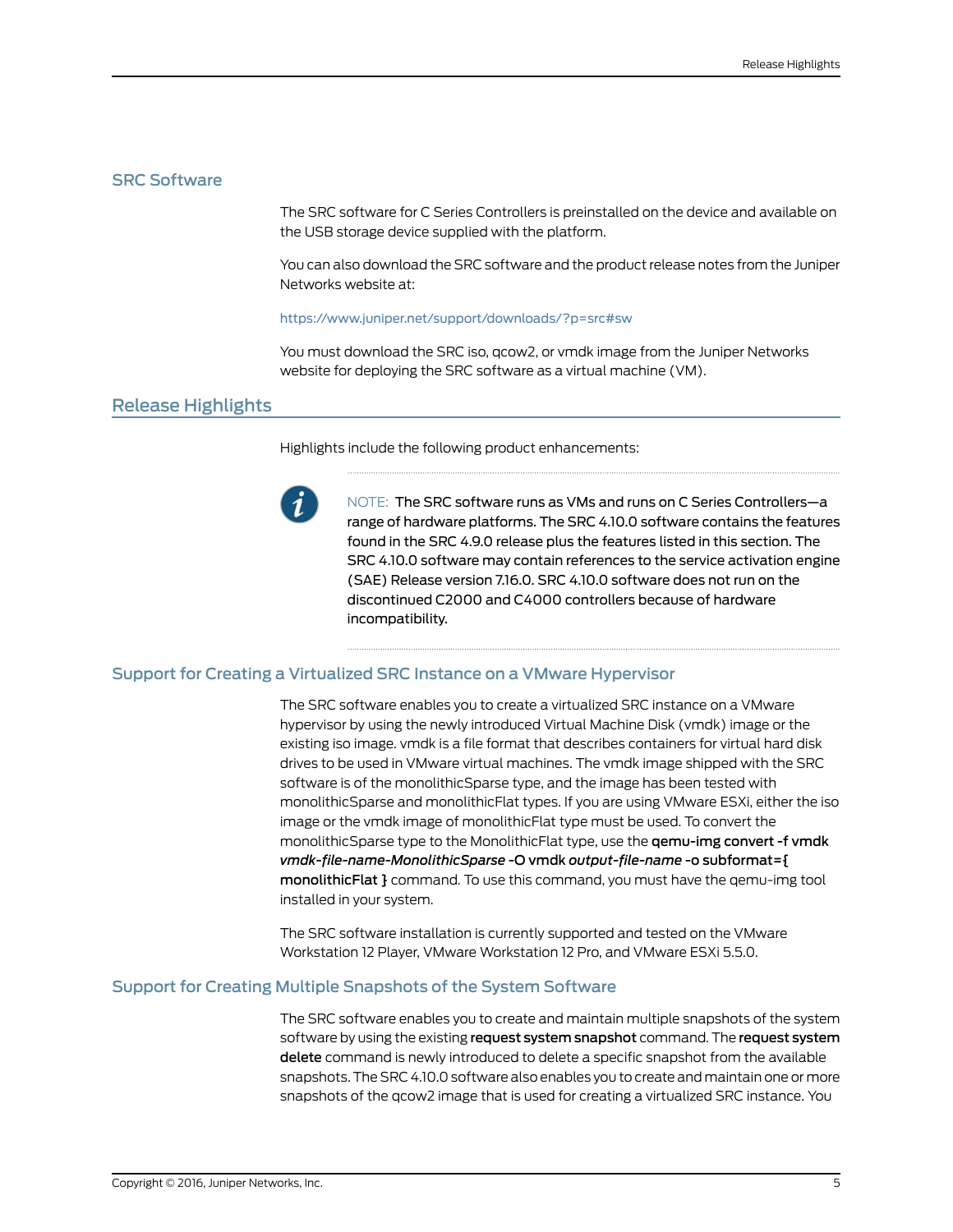can use the newly introduced snapshot\_Qcow2.py script to create a snapshot of the qcow2 image.

# <span id="page-5-0"></span>Monitoring DHCP Traffic Using Monitoring Agent in SRC

The SRC software now supports monitoring of DHCP traffic using Monitoring Agent.

The capture-devices option is newly introduced in the slot *number* external-subscriber-monitor command to configure the network interfaces on which the DHCP packets need to be captured.

You can now use the newly introduced slot *number* external-subscriber-monitor dhcp configuration statement to enable the DHCP support and packet-forwarding to an event-handler.

# <span id="page-5-2"></span><span id="page-5-1"></span>SNMP Support for Diameter Component

A new Juniper-SDX-DIAMETER-MIB file has been added to allow you to monitor the statistics and status of Diameter component by querying the MIBs.

## Gx Parameter Substitution Support

The SRC software now provides the substitution support for Gx attributes.The parameter support is added with static and dynamic PCC rules for Gx policies. Additionally, service substitutions are made available with activation attributes (such as, serviceIdentifier, ratingGroup, grantTotalOctets, grantOutOctets, and grantInOctets) through DSA or invocation of SAE core APIs.

# <span id="page-5-4"></span><span id="page-5-3"></span>Removal of SSR from SRC Software

The SSR component has been removed from the SRC software.

# Features Not Fully Qualified

The SRC Release 4.10.x documentation set describes some features that are present in the code, but that have not yet been fully qualified by Juniper Networks. These features will be fully tested and supported in a future release. We expect these features to operate as documented; however, if you use any of these features before they have been fully qualified, it is your responsibility to ensure that the feature operates correctly in your targeted configuration.

The following features are available in the product, but they are not fully qualified in this release.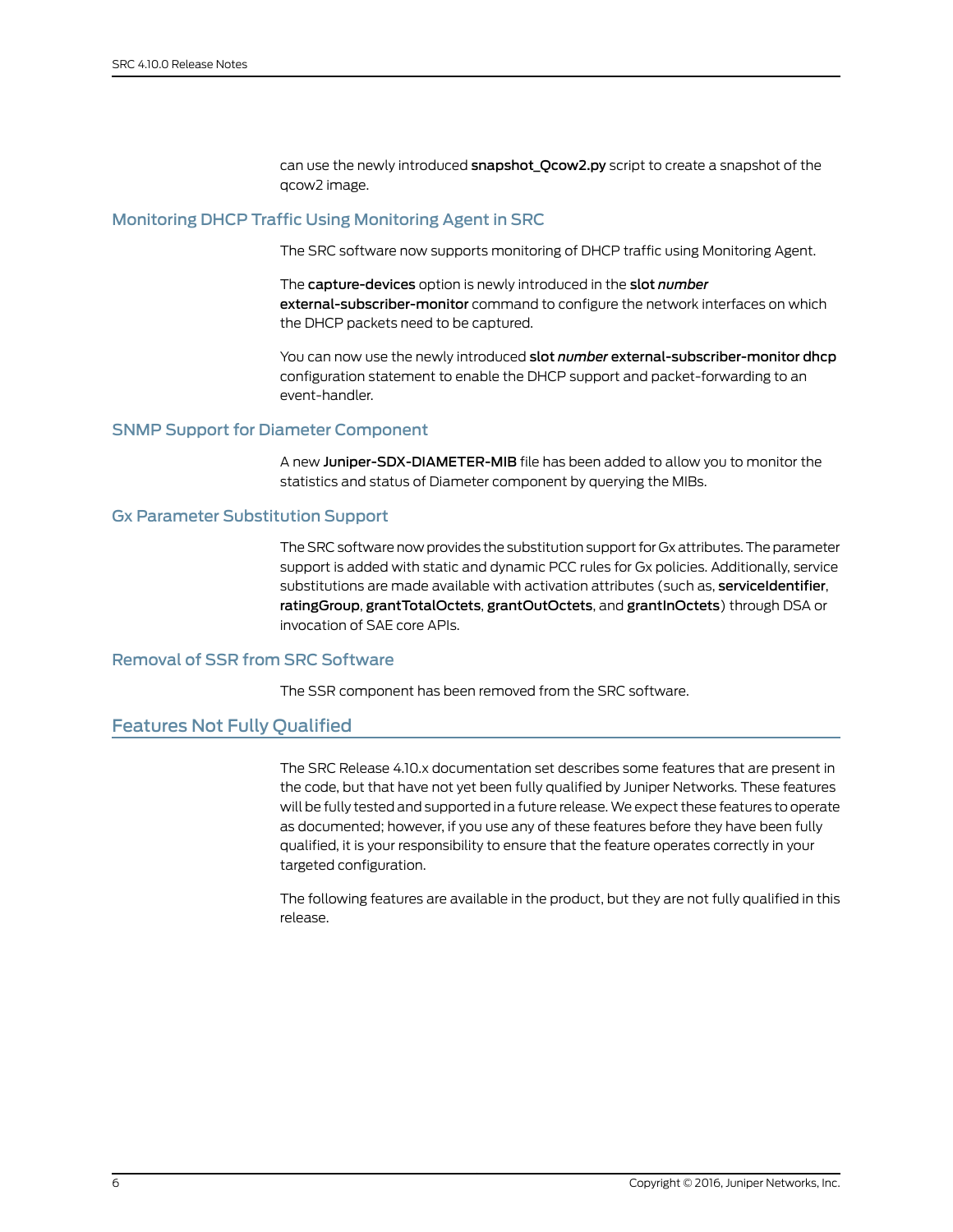#### <span id="page-6-0"></span>DMI

• Using the SRC Device Management Interface (DMI) driver and Junos Space, the SRC software can manage DMI devices connected to routers that run on Junos. This feature is supported only for demonstration purposes.

# <span id="page-6-1"></span>Upgrading the System Software

You cannot directly upgrade to SRC Release 4.10.0 from releases earlier than SRC Release 4.8.0, because the SRC software uses CentOS 6.5 from Release 4.8.0 onwards. To migrate to SRC Release 4.10.0, please see Migrating the C Series [Controller](#page-12-0) to Software [Release](#page-12-0) 4.10.0 on page 13.

#### <span id="page-6-2"></span>Recovering Passwords for the Juniper Networks Database

The documentation does not disclose the default passwords that the Juniper Networks database uses. If you need access to these passwords or need to recover a password, contact Juniper Networks Technical Assistance Center (JTAC) for assistance.

#### <span id="page-6-4"></span><span id="page-6-3"></span>Migrating SDX Data to a Juniper Networks Database

If you have an existing SDX installation and want to migrate your data from the directory storing the SDX data to the Juniper Networks database on an SRC platform, contact Juniper Networks Professional Services.

# <span id="page-6-5"></span>Migrating Solaris-Based VTAs to the SRC VTA Running on the C Series Controller

To run both Solaris-based VTAs and SRC VTAs (running SRC Release 4.2 and later) in the same SRC network, the Solaris-based VTAs must be running SRC Release 4.1 software.

If you have Solaris-based VTAs running and want to migrate to the SRC 4.10 VTA, contact Juniper Networks Professional Services for assistance in the migration.

#### Known Behavior

This section describes certain SRC software behaviors and related issues to clarify how the system works.

For the most complete and latest information about known defects, use the Juniper Networks online [Problem](https://prsearch.juniper.net) Report Search application.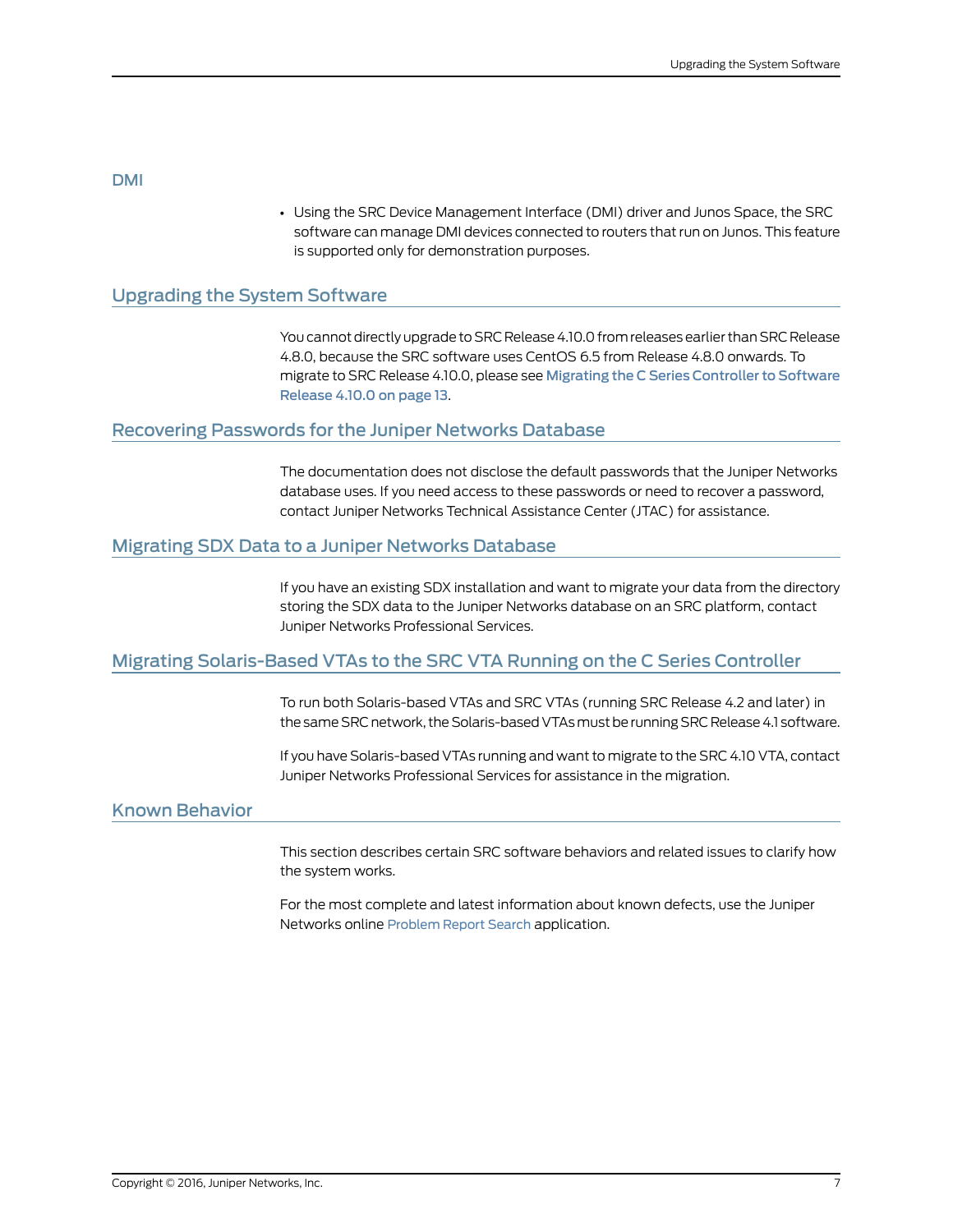# <span id="page-7-0"></span>Aggregate Services

• NIC does not map primary username to managing SAE in aggregate services.

If you use aggregate services and specify a primary username for a subscriberreference expression, note that the configuration scenarios provided with the NIC do not provide a mapping from a primary username to the managing SAE. Consider using the login name instead. If you want to use the primary username as the subscriber reference expression for a fragment service, contact Juniper Networks Professional Services for assistance with setting up the NIC configuration to resolve the primary username to locate the managing SAE.

# <span id="page-7-1"></span>Configuration Updates

• When you use the load merge, load override, or load replace command at any hierarchy level, the command loads all the configuration in the specified file.

If you want to load the configuration for a specified hierarchy level:

- Ensure that the file contains the sdx: current=true text to identify the level at which the configuration is to be loaded.
- Run a load command with the relative option at the level at which you want to update the configuration.

If a file contains configuration statements other than those at and below the level identified by sdx:current=true, the command disregards the other statements.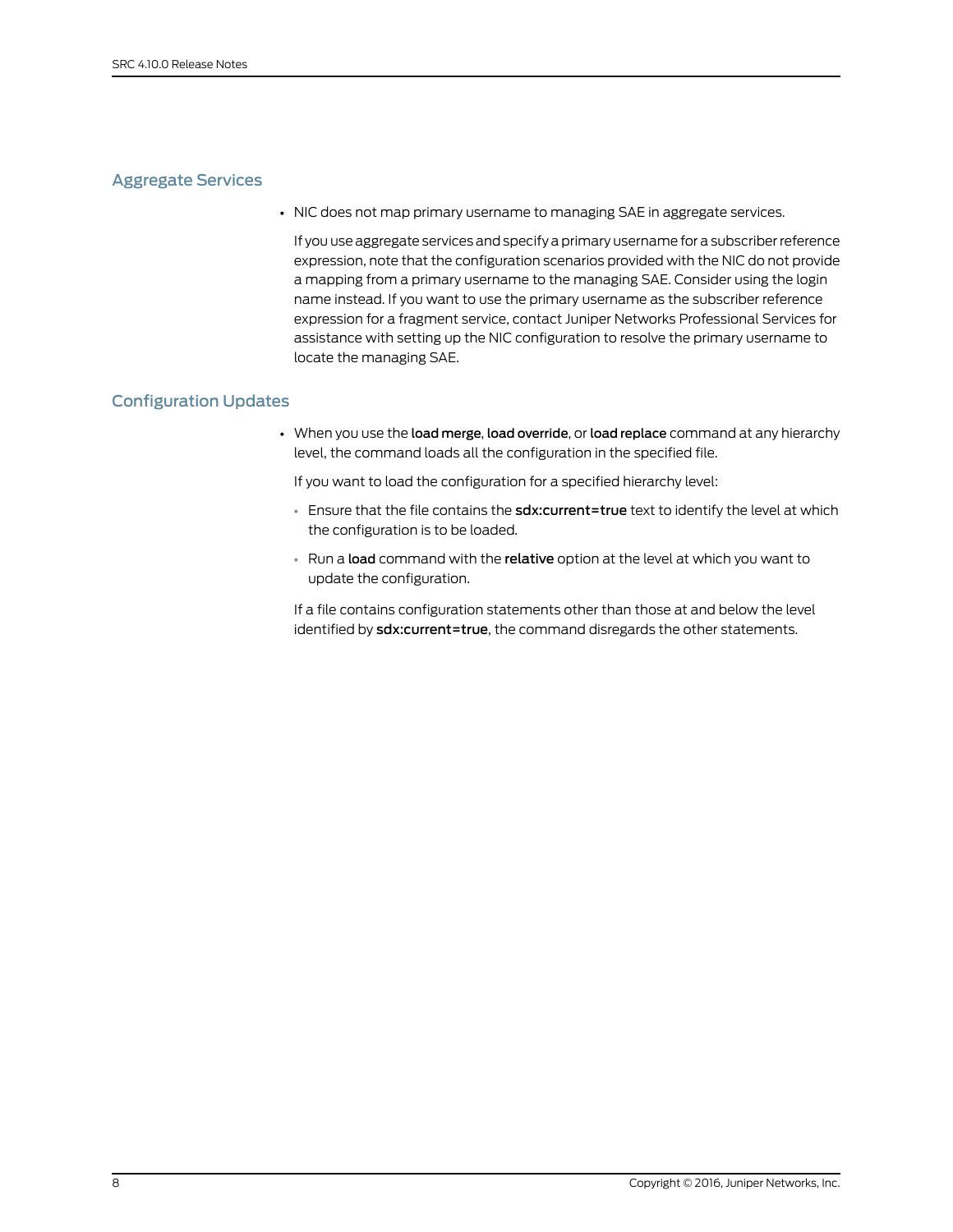If you enter a load command with the relative option and the file does not contain the text **sdx:current=true**, you receive a message indicating that the configuration cannot be loaded.

# <span id="page-8-0"></span>**Hardware**

• From Release 4.8.0 onwards, the SRC software runs on CentOS 6.5. However, this operating system does not support older C series controllers (C2000 and C4000) because of hardware incompatibility. [PR1049794](https://prsearch.juniper.net/PR1049794)

#### <span id="page-8-1"></span>Juniper Networks Database

• Recommendations for use of multiple primary Juniper Networks databases.

We recommend that you configure two to four Juniper Networks databases as primary databases in a community. If you plan to use more than two Juniper Networks databases in a primary role and expect to have frequent updates to the Juniper Networks database, we recommend that you test your application scenario with a projected traffic load. For assistance testing your application scenario, contact Juniper Networks Professional Services or JTAC.

#### <span id="page-8-2"></span>Memory Test Utility

• From Release 4.8.0 onwards, the SRC software does not support the memory test utility. Hence, the boot menu in SRC Release 4.8.0 and later does not display the option for memory test utility. In addition, you cannot execute the memory test utility in SRC Release 4.7.0 and earlier even though the utility option is displayed in the boot menu if you have restored SRC to Release 4.7.0 and earlier from Release 4.8.0 and later.

We recommend that you use a bootable USB storage device for executing the memory test utility. To test the SRC system memory using the memory test utility:

- 1. Download the memtest86-usb.img image file to your Linux workstation from the <http://www.memtest86.com/download.htm> link.
- 2. Insert your USB storage device into the USB port on your Linux workstation.
- 3. Determine the system device of your USB storage device by executing the fdisk -l command.
- 4. Copy the downloaded image onto your USB storage device by using the dd command. For example, if sda is the system device of the USB storage device then the dd command should be executed as:

#### dd if=/tmp/memtest86-usb.img of=/dev/sda

- 5. Remove the USB storage device from the Linux workstation.
- 6. Plug the USB storage device into the USB port on the SRC system.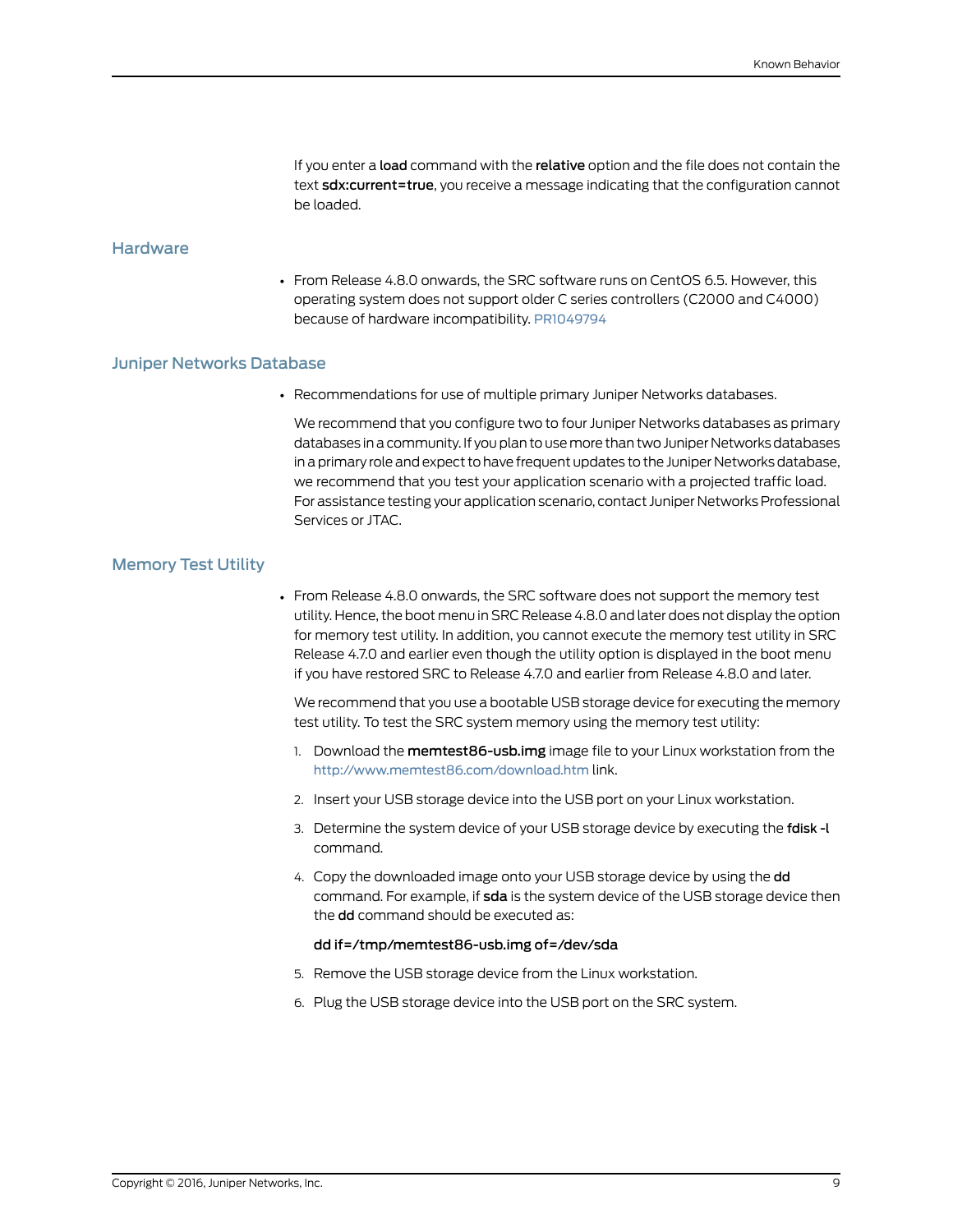- 7. Restart the SRC system.
- 8. Change the boot order to boot from the USB storage device while the SRC system is rebooting.

#### <span id="page-9-0"></span>MIBs

• Recommendations for use of latest SNMP MIBs that the SRC software supports in this release.

We recommend that you download the latest MIBs from the Juniper Networks website at

[http://www.juniper.net/techpubs/en\\_US/src/information-products/pathway-pages/c-series/index.html](http://www.juniper.net/techpubs/en_US/src/information-products/pathway-pages/c-series/index.html) while using the latest version of the SRC software.

## <span id="page-9-1"></span>Policy Management

• Use care when modifying configurations with other policy management tools for interfaces on JunosE routers that are managed by the SRC software.

When applying policies to interfaces on JunosE routers that are managed by the SRC software, carefully consider using other policy management tools, such as CLI, RADIUS, CoA, or Service Manager. Policies that are applied to the interface before SRC management begins, such as at access-accept time, are properly replaced. However, if other policy managers change existing policies while SRC management is active, problems can occur.

- If you have a preconfigured policy through CLI or RADIUS as part of subscriber PVC/VLAN provisioning, the existing policy becomes inactive and the SAE manages the subscriber interface. When the SAE stops managing the interface, the preconfigured policy becomes active. However, if you change the policy on the interface using CLI or CoA, problems can occur.
- If you have a policy in Access-Accept, the existing policy becomes inactive and the SAE manages the interface.

<span id="page-9-2"></span>**SAE** 

- When you configure an interface classifierrule under the [edit sharedclassification-script interface classifier] hierarchy level, the changes do not take effect immediately on the SRC software. For a workaround, see the PR record. [PR973224](https://prsearch.juniper.net/PR973224)
- When policies are installed via RAR, service mismatch between SRC and SCG occurs if there are partial charging rule install failures at SCG side. [PR1127708](https://prsearch.juniper.net/PR1127708)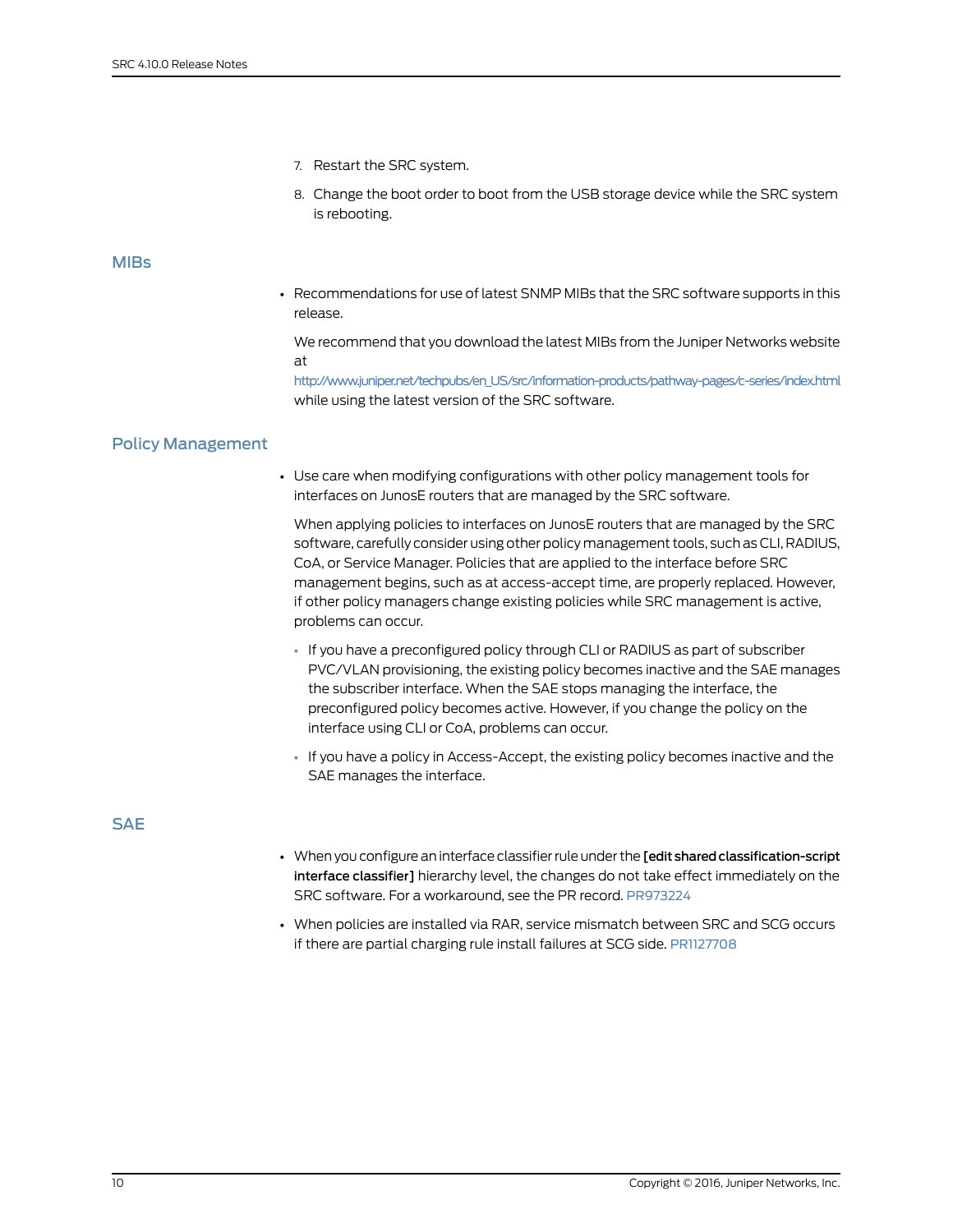# <span id="page-10-0"></span>Software Upgrade

• Unsupported class version error is displayed while upgrading SRC release 4.9.0 to 4.10.0. [PR1180633](https://prsearch.juniper.net/PR1180633)

#### <span id="page-10-1"></span>**VTA**

• In SRC 4.1 and earlier software releases, the SRC VTA provided a public Enterprise Java Bean (EJB)-based API. In the SRC 4.2.x software release, this API has been deprecated. It may be removed in a future release. In SRC 4.2.0 and later software releases, the EJB-based API has been replaced with a SOAP API that provides the same functionality.

# <span id="page-10-2"></span>Known Problems and Limitations

This section identifies known problems and limitations in this release.

For the most complete and latest information about known defects, use the Juniper Networks online [Problem](https://prsearch.juniper.net) Report Search application.

#### <span id="page-10-3"></span>3GPP Gy

- When services are modified through DSA, SRC's Gy sends CCR-I message instead of CCR-U message to the OCS. For a workaround, see the PR record. [PR1097134](https://prsearch.juniper.net/PR1097134)
- If SRC's Gy is enabled after the SAE, SRC's plug-ins are not initialized for certain subscribers. For a workaround, see the PR record. [PR1097126](https://prsearch.juniper.net/PR1097126)

#### <span id="page-10-4"></span>CLI

- The SRC software supports VSA definitions only in the format Vendor-Specific.4874.<vsa#>.<type>, even though the SRC software accepts other formats too. [PR939170](https://prsearch.juniper.net/PR939170)
- When you load backup configuration from XML or text file by using the load replace command, the CLI displays a null pointer exception because of the new logrotate files added in the SRC Release 4.8.0. The load merge and load override commands load the backup configuration without any error. For a workaround, see the PR record. [PR1039688](https://prsearch.juniper.net/PR1039688)
- When the request system snapshot command is executed, no success messages are getting displayed in the CLI on the successful snapshot creation. [PR1180955](https://prsearch.juniper.net/PR1180955)
- While executing the request system Idap data import command, the CLI sometimes displays string formatting error. [PR1184262](https://prsearch.juniper.net/PR1184262)
- Changes to the existing configurations of bond interface are not taking effect even though the configurations are committed successfully in the CLI. [PR1184724](https://prsearch.juniper.net/PR1184724)
- Config-remover does not remove UMCssr logrotate configurations. [PR1184257](https://prsearch.juniper.net/PR1184257)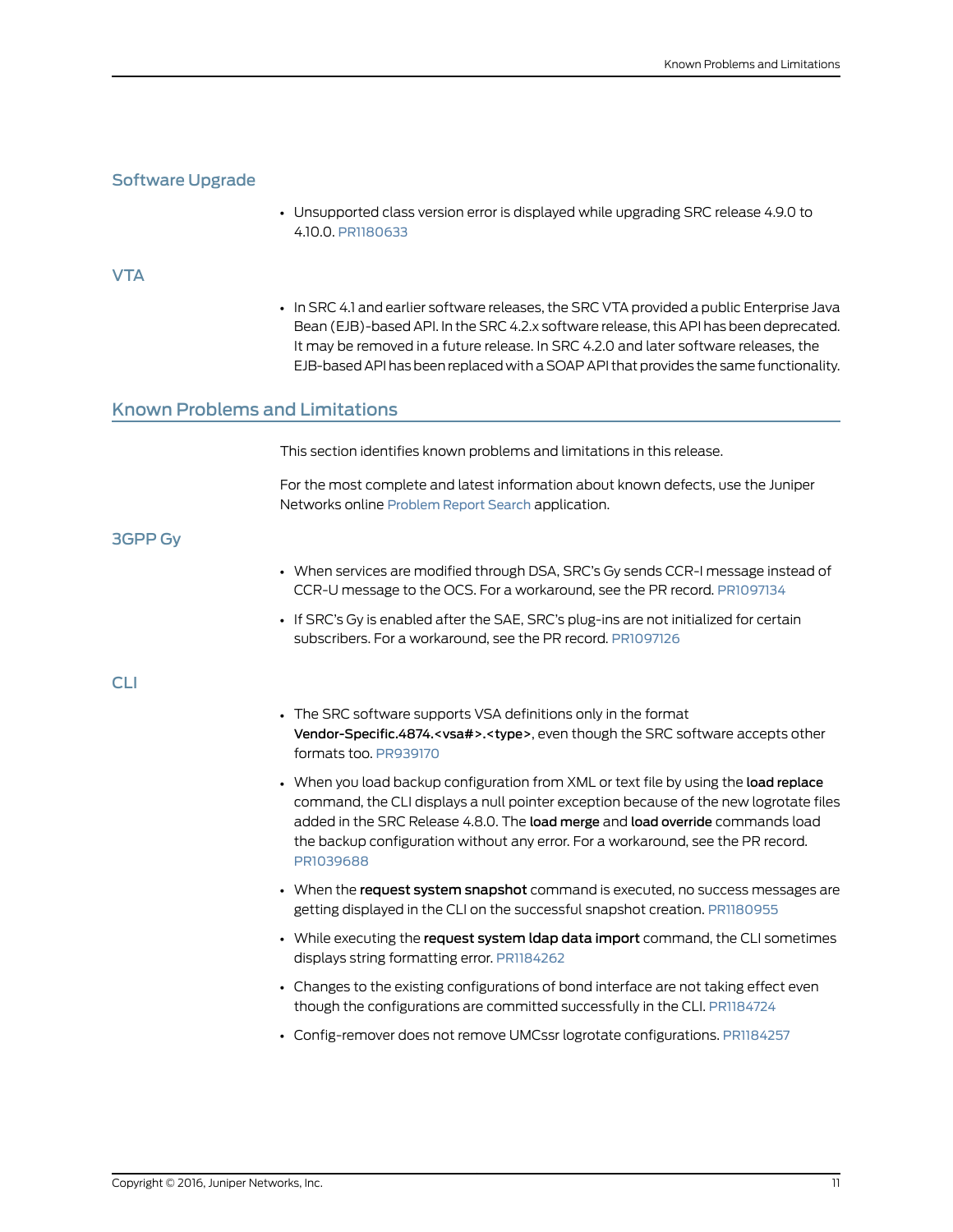# <span id="page-11-0"></span>Gx Router Driver (Services Control Gateway)

• Subscriber classification based on interface name is not supported for IPv6 subscribers of Services Control Gateway. [PR1098522](https://prsearch.juniper.net/PR1098522)

#### <span id="page-11-1"></span>LDAP

- LDAP connection is getting timed out while importing LDIF files. [PR1184625](https://prsearch.juniper.net/PR1184625)
- While importing LDIF files, NIC scenarios containing ssr-client agents exist in LDAP. [PR1184255](https://prsearch.juniper.net/PR1184255)

#### <span id="page-11-2"></span>SAE

- The show sae drivers device-name command displays the number of junos-ise devices that are not currently connected. [PR904065](https://prsearch.juniper.net/PR904065)
- SAE RADIUS local address and SAE real portal address are not getting updated properly after installing the SRC Release 4.8.0. As a workaround, you must manually configure these attributes. Formore information on the workaround, see the PR record. [PR1039725](https://prsearch.juniper.net/PR1039725)

# <span id="page-11-4"></span><span id="page-11-3"></span>Documentation Updates

There are no errata or changes in the documentation set published for SRC Release 4.10.x.

#### <span id="page-11-5"></span>Migration

This section provides information about migrating from earlier SRC software releases to SRC Release 4.10.0.

#### <span id="page-11-6"></span>Policy Changes

Starting with SRC Release 4.2.0, an action configured for a policy rule no longer requires a name to identify the action. Old configurations with a name are accepted.



NOTE: You cannot have multiple instances of the same action configured for one rule.

# Migrating VTAs Running on Solaris to SRC VTA Running on the C Series Controller

If you have Solaris-based VTAs running and want to migrate to the SRC 4.10 VTA, which runs on the C Series Controller, contact Juniper Networks Professional Services.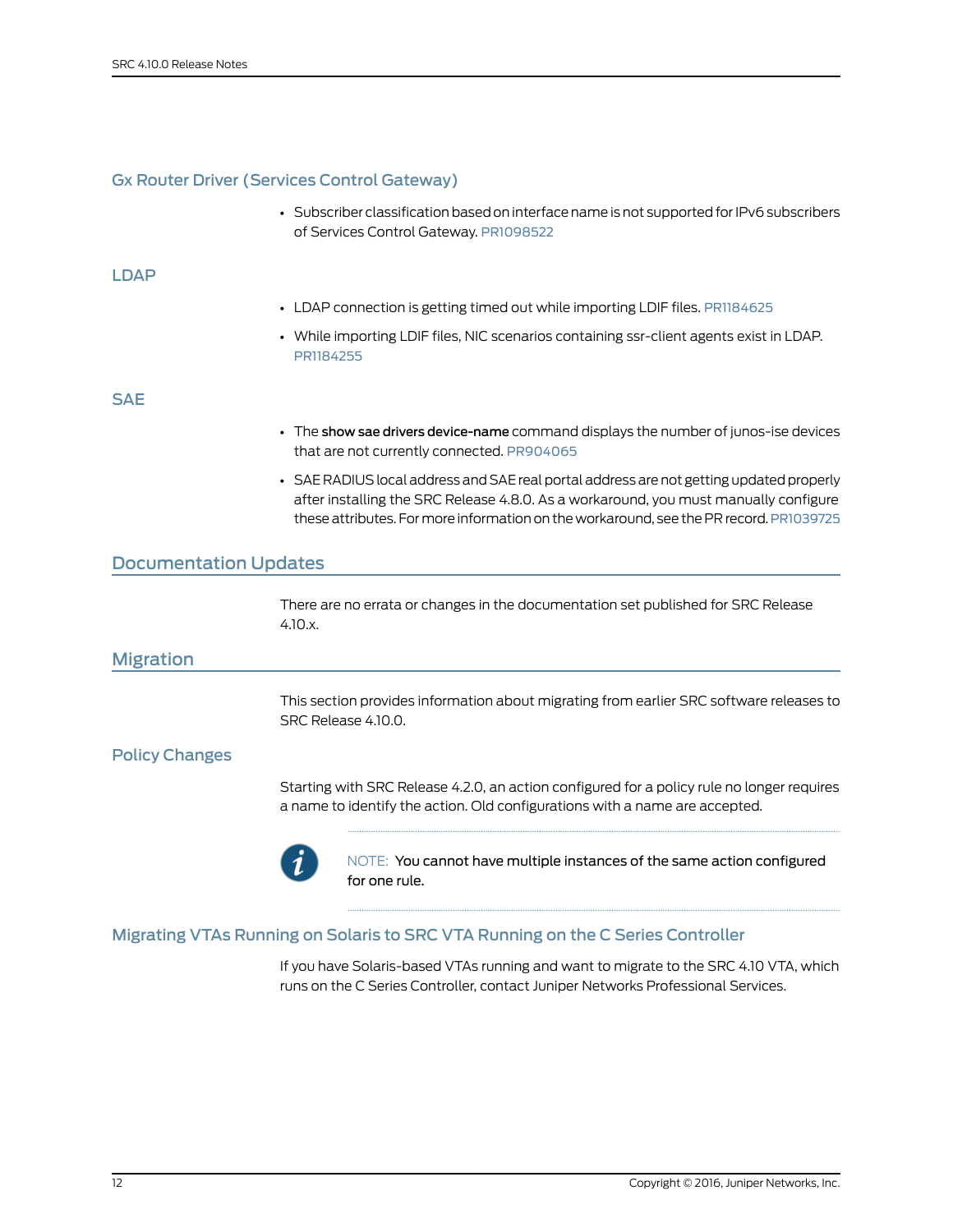The basic procedure to migrate from Solaris-based VTAs to a VTA running on SRC 4.10 C Series Controllers is:

- 1. Copy your VTA configuration data into the Juniper Networks database (if necessary).
- 2. Execute a shell script to copy the VTA configuration to a new version compatible with the SRC VTA. This script is specific to your environment. Please contact Juniper Networks Professional Services for assistance.
- 3. Configure and start the SRC VTA.
- 4. Shut down the Solaris VTA.
- 5. Modify the SAE EJB plug-ins to send their events to the SRC VTA.

To run both Solaris-based VTAs and SRC-based VTAs, the Solaris-based VTAs must be running a minimum of SRC Release 4.1 software.



NOTE: With the inclusion of the VTA in the SRC software package that runs on the C Series Controller and acts as VMs, there is no longer a separate application library package. If you wish to continue running your VTA on a Solaris host, use the SRC 4.1 Application Library package. The SRC 4.1 VTA is compatible with SRC 4.10.

## <span id="page-12-0"></span>Migrating the C Series Controller to Software Release 4.10.0

You cannot upgrade the C Series Controller software to Release 4.10.0 from a release earlier than 4.8.0 by using the request system upgrade url *url* command, because SRC 4.8.0 and 4.9.0 use a different operating system (CentOS 6.5). You must reimage the controller by using the USB storage device. For more information about using the USB storage device to reimage the controller, see *Recovering or Installing System Software on a C Series Controller by Using the USB Storage Device Supplied by Juniper Networks*.

The basic procedure to migrate the C Series Controller from release earlier than 4.8.0 to Release 4.10.0 is:

1. Back up the configuration to the USB storage device or to a remote server by using the save and file copy commands.



NOTE: We recommend that you back up the configuration to the remote server.

- 2. Create an installation medium by using the read/write USB storage device.
- 3. Boot the controller from the USB storage device and install the software.
- 4. Load the backup configuration by using the load command.

You can load backup configuration from the XML, text, or LDAP LDIF file. Before loading backup configuration from XML or text file, you must perform the following steps in the backup configuration to avoid errors: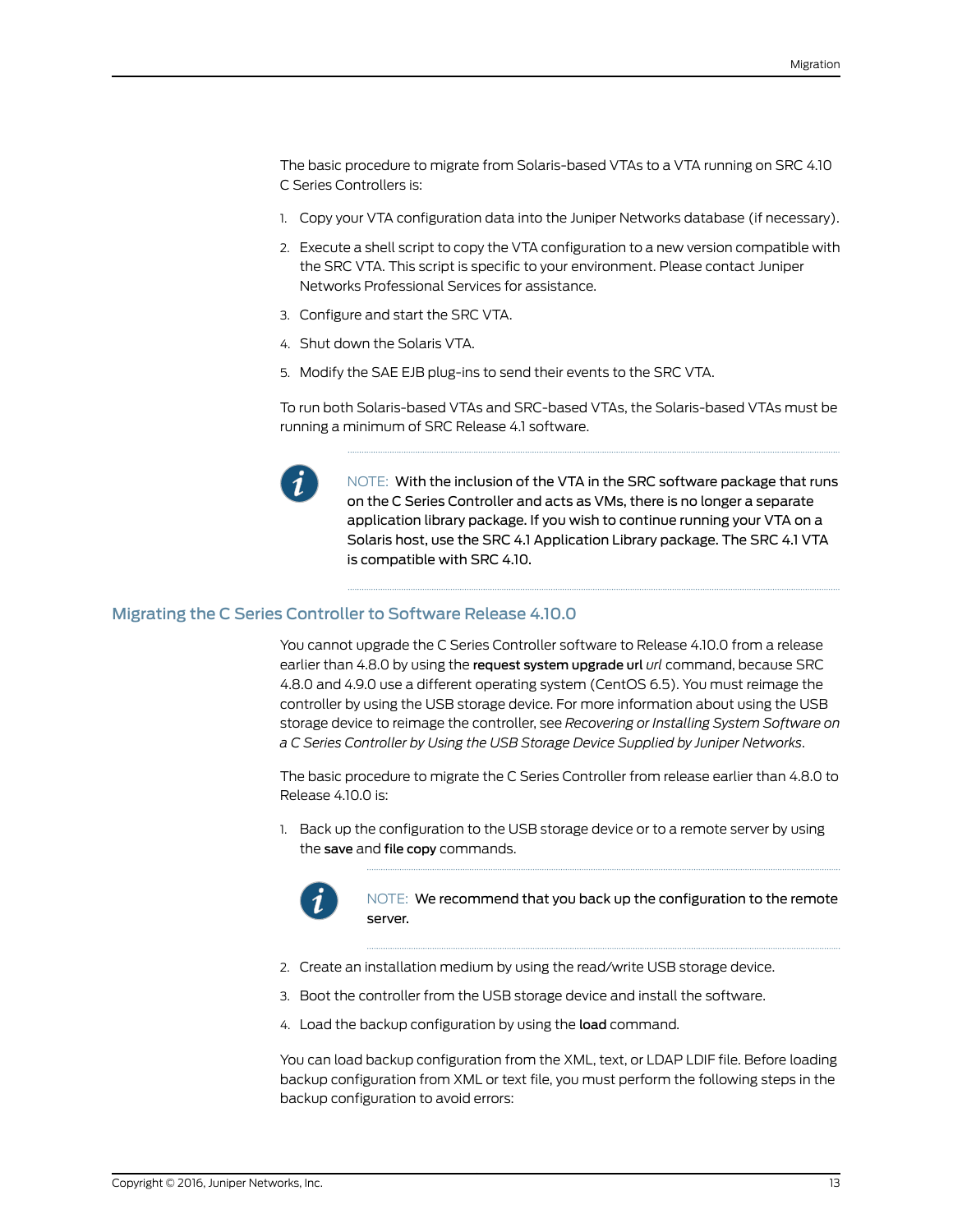- For all router drivers, set the minimum thread pool size to 100.
- For all SRC components, set the maximum file size to 2,000,000.
- Define network device type and SAE connection.
- Delete logrotate configurations.
- Delete the external interface configurations.

# <span id="page-13-1"></span><span id="page-13-0"></span>Restrictions and Recommendations

# VTA

VTAs have been tested with the following databases:

- MySQL version 4.0.13 (http://www.mysql.com)
- Oracle Database version 9i (http://www.oracle.com)

#### <span id="page-13-2"></span>RADIUS Server

Juniper Networks SRC Release 4.10.0 was tested with Juniper Networks Steel-Belted Radius Carrier server.

Any RADIUS product compliant with RFC 2865 and RFC 2866 should be suitable for use with SRC Release 4.10.0.

# <span id="page-13-3"></span>Web Browsers

The C-Web interface in SRC Release 4.10.0 was tested with and supports only with the following Web browsers:

- Firefox 10.0 or later
- Internet Explorer 8.0 or later
- Chrome 17.0 or later

# <span id="page-13-5"></span><span id="page-13-4"></span>SRC Virtualization

The SRC 4.10.0 software installation was tested and supported only over the VMware Workstation 12 Player, VMware Workstation 12 Pro, VMware ESXi 5.5.0, and the KVM hypervisor on CentOS 6.5.

# Resolved Problems

This section lists known problems that have been resolved in the current release. For more information about resolved problems, contact JTAC.

For the most complete and latest information about resolved issues, use the Juniper Networks online [Problem](https://prsearch.juniper.net) Report Search application.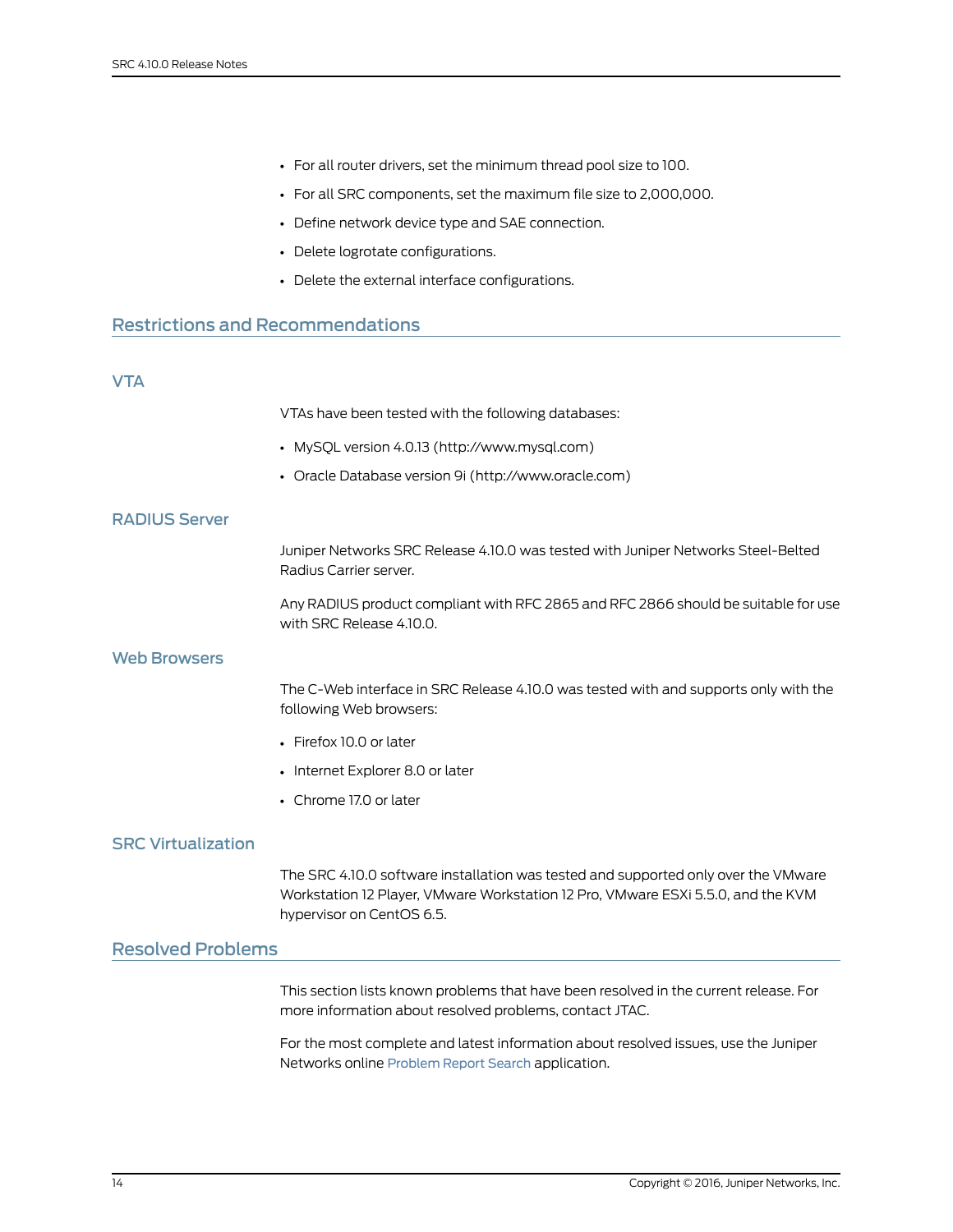# <span id="page-14-0"></span>Gx Router Driver (Services Control Gateway)

- When the SRC software receives an incremented origin state ID in the first CCR-I message sent from the Services Control Gateway after the SAE restarts, the subscriber sessions with lesser origin state ID are not cleared from the session store. [PR1098493](https://prsearch.juniper.net/PR1098493)
- The output of the show sae subscribers command displays IPv4 address instead of IPv6 address even though activate-on-login provision is provided for IPv6 subscribers. [PR1098520](https://prsearch.juniper.net/PR1098520)
- For interface policies, the SAE does not send the Charging-Rule-Remove AVP to the Services Control Gateway during the SRC software triggered subscriber session detach scenario. [PR1096826](https://prsearch.juniper.net/PR1096826)
- When you modify the default policy configuration in the SRC software for active subscribers, the SRC software does not trigger the RAR messages. [PR1098513](https://prsearch.juniper.net/PR1098513)
- The SAE does not deactivate the services for the associated charging rules which are partially failed during provisioning of policies to the Services Control Gateway. For a workaround, see the PR record. [PR1098515](https://prsearch.juniper.net/PR1098515)
- The output of the show sae drivers command displays erroneous RAR attempt count in the Gx router driver statistics. [PR1098496](https://prsearch.juniper.net/PR1098496)
- When the SRC software receives CCR messages with two different origin state IDs from the Services Control Gateway during SAE startup or failover, the subscriber sessions with lesser origin state ID are not cleared from the session store. [PR1098492](https://prsearch.juniper.net/PR1098492)
- The SRC software sends the UNABLE\_TO\_DELIVER error to the Services Control Gateway instead of the UNABLE\_TO\_COMPLY error, when the origin state ID received in the CCR-I message is lesser than the value received in the previous message. [PR1098499](https://prsearch.juniper.net/PR1098499)
- CLI displays the application-accounting attribute in the policies group *name* list *name* rule *name* command for Gx router driver until the Gx specific rule type is selected. For a workaround, see the PR record. [PR1097580](https://prsearch.juniper.net/PR1097580)

# <span id="page-14-2"></span><span id="page-14-1"></span>SAE

• The service associated with the incorrect ESSMD policy exists in SAE but not in the MX series router if the Diameter component in the SRC software or Diameter service in the router is restarted before the router sends a session-sync-AAR message with failed policy information to SAE. [PR1049102](https://prsearch.juniper.net/PR1049102)

# Virtualized SRC Software

- The create\_vm.py script fails to create a virtualized SRC instance by using the qcow2 image if an invalid memory value is provided as input. For a workaround, see the PR record. [PR1097104](https://prsearch.juniper.net/PR1097104)
- The create\_vm.py script fails to create a virtualized SRC instance by using the qcow2 image if the qcow2 image path provided as input contains a leading or trailing space. For a workaround, see the PR record. [PR1095166](https://prsearch.juniper.net/PR1095166)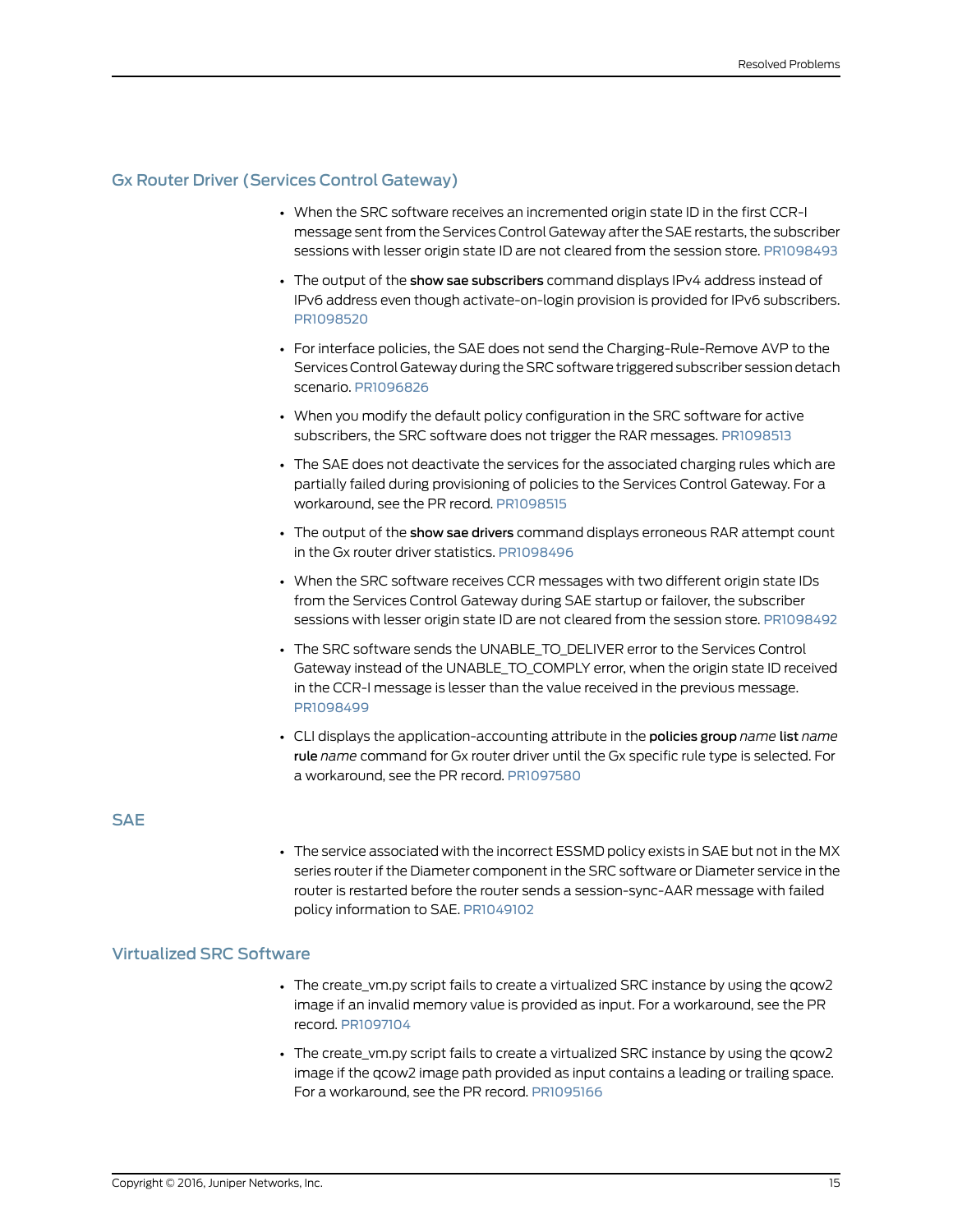# <span id="page-15-0"></span>SRC Software Compatibility Matrix

[Table](#page-15-2) 1 on page 16 shows which versions of the SRC software are compatible with specified versions of the Junos OS and JunosE OS.

<span id="page-15-2"></span>For the most current information about supported software releases, contact JTAC.

| <b>SRC Software Release</b> | <b>Tested with JunosE Release</b> | <b>Tested with Junos OS Release</b> |
|-----------------------------|-----------------------------------|-------------------------------------|
| 4.2.0                       | 12.2.1, 12.3.0, 13.0.0            | 11.1R5.4 - 11.2R2.4 - 11.4R1.9      |
| 4.3.0                       | 13.0.0, 13.1.0, 13.2.0b1-7        | 11.4, 12.2, 12.3                    |
| 4.4.0                       | 13.2.0, 13.3.0, 14.1.0            | 11.4x27, 12.2x49, 12.3R3            |
| 4.5.0                       | 14.2.0, 13.2.2, 14.3.0            | 12.3R3.1, 11.4X27.46, 13.3          |
| 4.6.0                       | 14.3.0, 14.1.1, 13.2.3            | 11.4X27.55, 12.3R4.6, 13.3          |
| 4.7.0                       | 14.3.0, 14.3.1, 15.1.0b1-7        | 12.3R6.6, 13.3R2.7, 14.1X50 - D40.1 |
| 4.8.0                       | 14.3.2, 15.1.0                    | 12.3R8.7, 13.3R5.4, 14.1.X50-D75    |
| 4.9.0                       | 15.1.0, 15.1.1, 16.1.0 Beta 1     | 13.3R6.5, 14.1X50-D100.3            |
| 4.10.0                      | 15.1.1, 15.1.2, 16.1.0            | 14.1.X50, 15.1R3.6, 16.1            |

# <span id="page-15-1"></span>Third-Party Software

This section lists the third-party software that is included with SRC Release 4.10.0. The third-party software is required to work with certain SRC components, and Juniper Networks supports issues associated with this software.

- 389 Directory Server v1.2.11.32 (<http://directory.fedoraproject.org/>)
- 4Suite 1.0.2-0 (<http://sourceforge.net/projects/foursuite/>)
- Apache-Axis 1.4 (<https://axis.apache.org/axis/>)
- Apache-Avalon 4.1.4 (<http://avalon.apache.org>)
- Apache-jakarta-ora 2.0.8 (<http://www.jajakarta.org/oro/>)
- Beepcore-java 0.0.08 (<http://www.beepcore.org>)
- BouncyCastle CryptoAPI 1.33 (<http://bouncycastle.org/java.html>)
- Castor 0.9-AA (<http://mvnrepository.com/artifact/castor/castor>)
- CentOS 6.5 (<http://centos.org>)
- expect4j 1.0 (<https://github.com/cverges/expect4j>)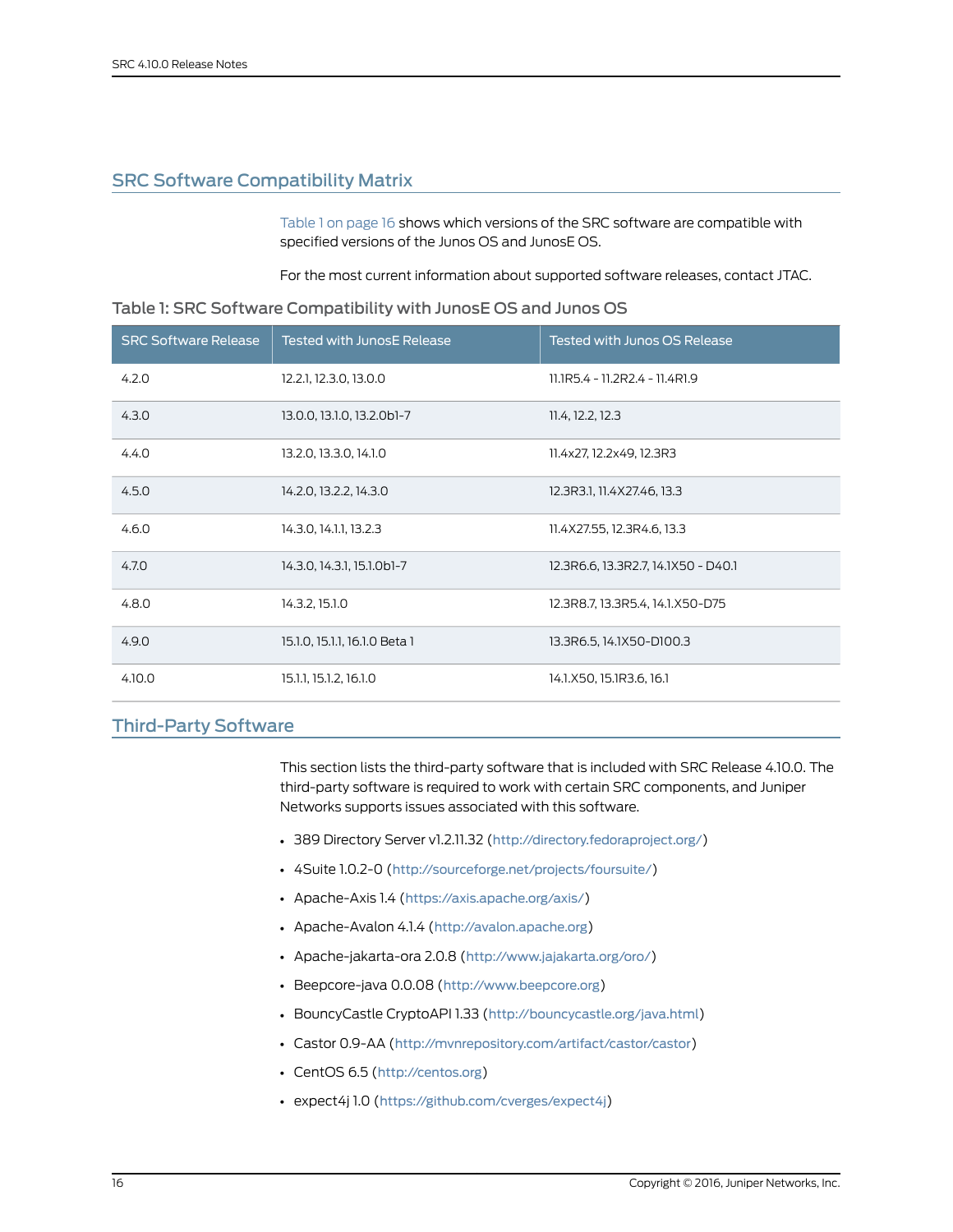- GNUPROLOG for Java 0.2.1 (<http://gnuprologjava.sourceforge.net>)
- ini4j 0.4 (<http://ini4j.sourceforge.net>)
- JacORB 2.3.1 (<http://www.jacorb.org>)
- Jakarta Commons Collections 3.1 (<http://jakarta.apache.org/commons/collections>)
- Jakarta Struts 1.1-Beta3 (<http://jakarta.apache.org/struts/index.html>)
- jax 0.0.15 (<http://www.ibr.cs.tu-bs.de/projects/jasmin/jax.html>)
- JBoss J2EE Server 6.1.0 Final Neo (<http://jboss.org>)
- JDBM 0.12 (<http://jdbm.sourceforge.net>)
- Jersey 1.4 (<http://jersey.java.net>)
- JETTY 4.2.24 (<http://www.eclipse.org/jetty>)
- Jython 2.2 (<http://www.jython.org>)
- lksctp-tools 1.0.10-7 (<http://lksctp.sourceforge.net>)
- mozilla rhino javascript engine 1.5 (<http://www.mozilla.org/rhino>)
- OmniORB 4.2.0-45.1 (<http://omniorb.sf.net>)
- omniORBpy-4.2.0-30.1 (<http://omniorb.sf.net>)
- OpenJDK 1.7.0.85 (<http://openjdk.java.net>)
- pam-radius\_auth 1.3.16-1 ([http://freeradius.org/pam\\_radius/](http://freeradius.org/pam_radius/))
- pam-tacplus 1.2.9-4 ([http://freecode.com/projects/pam\\_tacplus](http://freecode.com/projects/pam_tacplus))
- perl-Config-General 2.38-1 (<http://search.cpan.org/dist/Config-General/General.pm>)
- perl-RRD-Simple 1.44-1 (<http://search.cpan.org/dist/RRD-Simple>)
- dvarrazzo-py-setproctitle 1.1.8 (<https://pypi.python.org/pypi/setproctitle/>)
- PYSNMP 1.6.5-1 (<http://pysnmp.sourceforge.net>)
- RRD Bot 0.9.7 (<http://thewalter.net/stef/software/rrdbot>)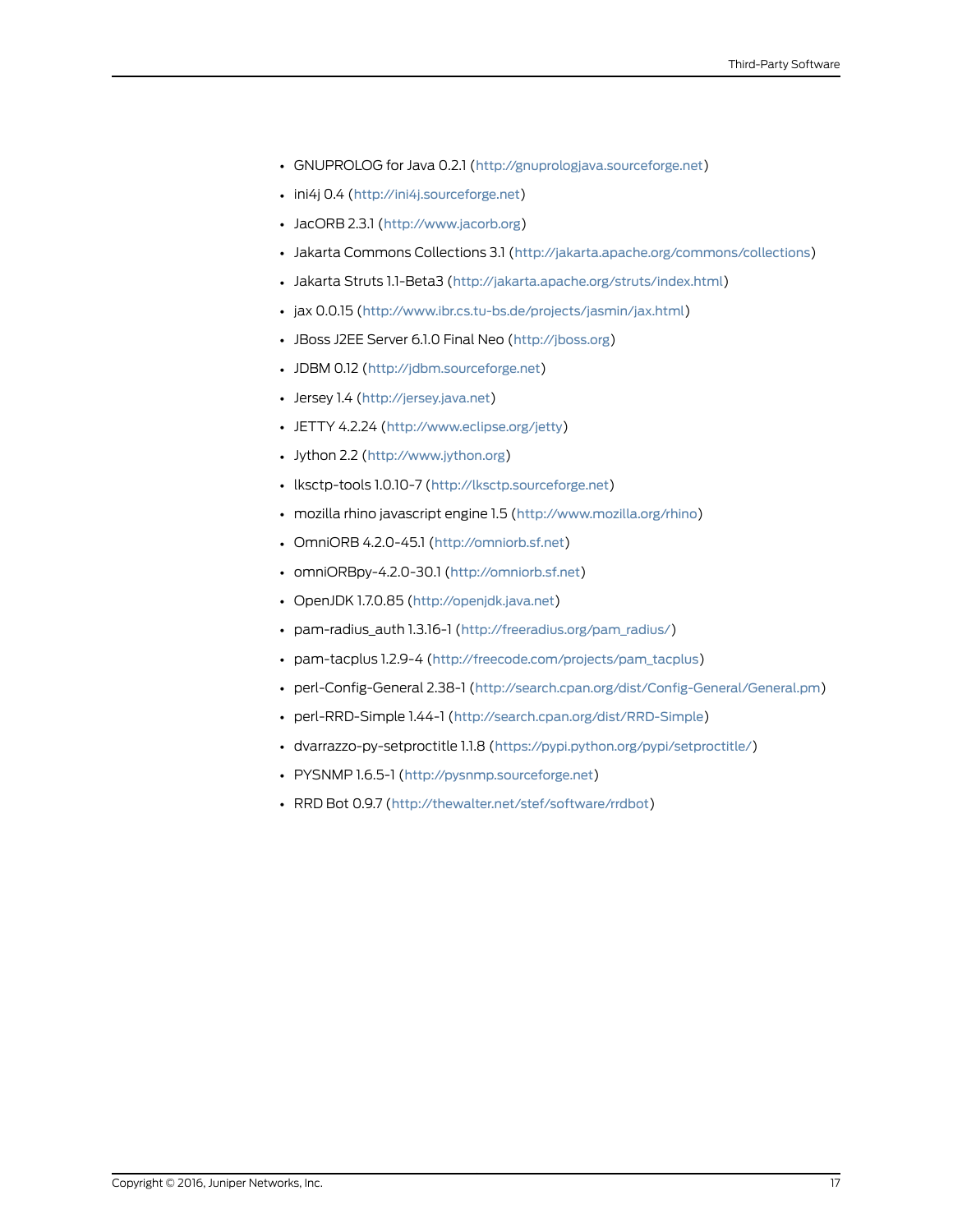# <span id="page-17-0"></span>SRC Documentation and Release Notes

For a list of related SRC documentation, see

[http://www.juniper.net/techpubs/en\\_US/release-independent/src/information-products](http://www.juniper.net/techpubs/en_US/release-independent/src/information-products/pathway-pages/c-series/product/index.html) [/pathway-pages/c-series/product/index.html](http://www.juniper.net/techpubs/en_US/release-independent/src/information-products/pathway-pages/c-series/product/index.html).

If the information in the latest release notes differs from the information in the documentation, follow the *SRC PE Release Notes*.

To obtain the most current version of all Juniper Networks ® technical documentation, see the product documentation page on the Juniper Networks website at <http://www.juniper.net/techpubs/>.

### <span id="page-17-1"></span>Documentation Feedback

We encourage you to provide feedback, comments, and suggestions so that we can improve the documentation. You can send your comments to [techpubs-comments@juniper.net](mailto:techpubs-comments@juniper.net?subject=), or fill out the documentation feedback form at <http://www.juniper.net/techpubs/feedback/>. If you are using e-mail, be sure to include the following information with your comments:

- Document or topic name
- URL or page number
- Software release version (if applicable)

# <span id="page-17-2"></span>Requesting Technical Support

Technical product support is available through the Juniper NetworksTechnical Assistance Center (JTAC). If you are a customer with an active J-Care or JNASC support contract, or are covered under warranty, and need post-sales technical support, you can access our tools and resources online or open a case with JTAC.

- JTAC policies—For a complete understanding of our JTAC procedures and policies, review the JTAC User Guide located at <http://www.juniper.net/us/en/local/pdf/resource-guides/7100059-en.pdf>.
- Product warranties—For product warranty information, visit <http://www.juniper.net/support/warranty/>.
- JTAC hours of operation—The JTAC centers have resources available 24 hours a day, 7 days a week, 365 days a year.

### <span id="page-17-3"></span>Self-Help Online Tools and Resources

For quick and easy problem resolution, Juniper Networks has designed an online self-service portal called the Customer Support Center (CSC) that provides you with the following features: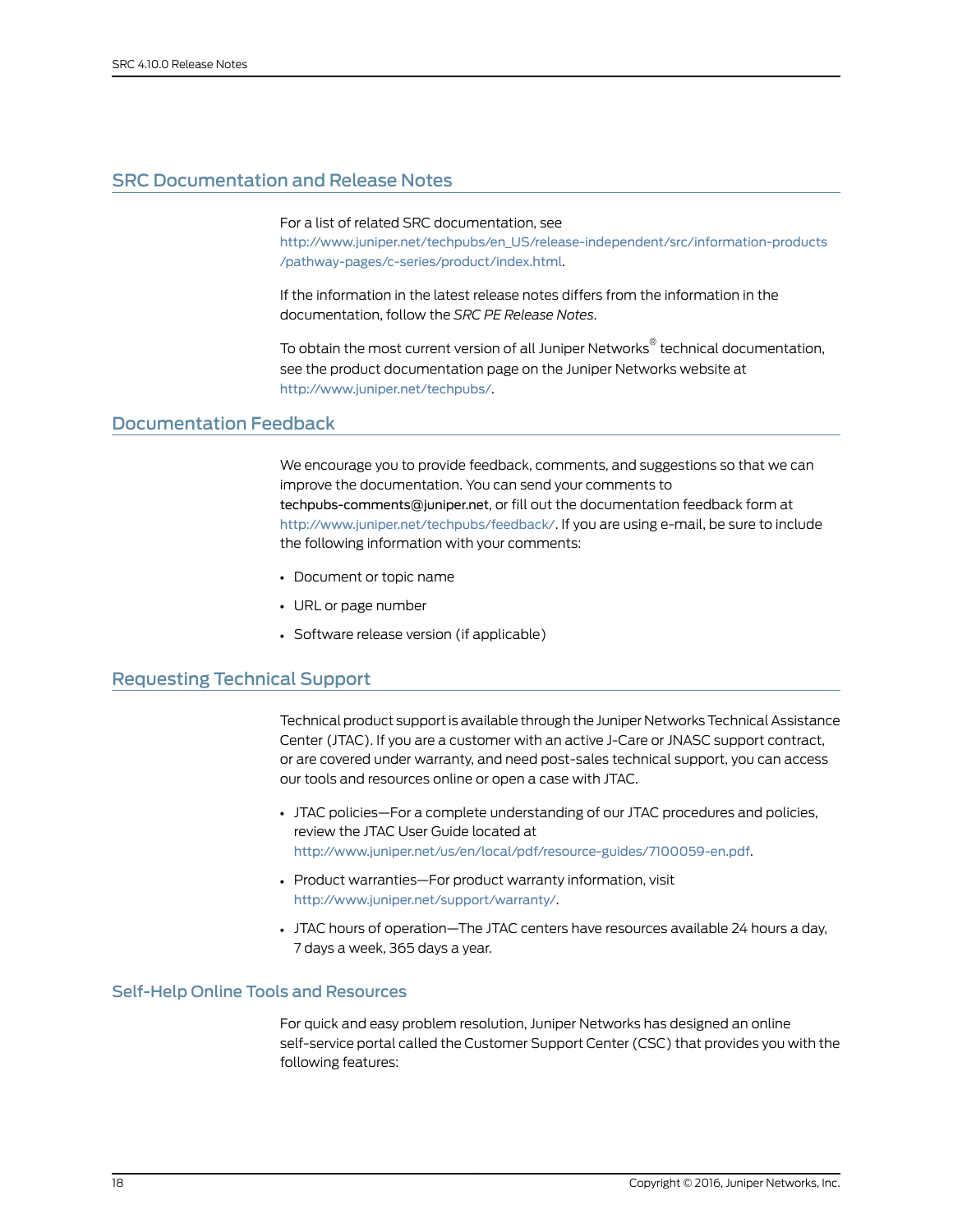- Find CSC offerings: <http://www.juniper.net/customers/support/>
- Search for known bugs: <http://www2.juniper.net/kb/>
- Find product documentation: <http://www.juniper.net/techpubs/>
- Find solutions and answer questions using our Knowledge Base: <http://kb.juniper.net/>
- Download the latest versions of software and review release notes: <http://www.juniper.net/customers/csc/software/>
- Search technical bulletins for relevant hardware and software notifications: <https://www.juniper.net/alerts/>
- Join and participate in the Juniper Networks Community Forum: <http://www.juniper.net/company/communities/>
- Open a case online in the CSC Case Management tool: <http://www.juniper.net/cm/>

To verify service entitlement by product serial number, use our Serial Number Entitlement (SNE) Tool: <https://tools.juniper.net/SerialNumberEntitlementSearch/>

#### <span id="page-18-0"></span>Opening a Case with JTAC

You can open a case with JTAC on the Web or by telephone.

- Use the Case Management tool in the CSC at <http://www.juniper.net/cm/>.
- Call 1-888-314-JTAC (1-888-314-5822 toll-free in the USA, Canada, and Mexico).

For international or direct-dial options in countries without toll-free numbers, see <http://www.juniper.net/support/requesting-support.html>.